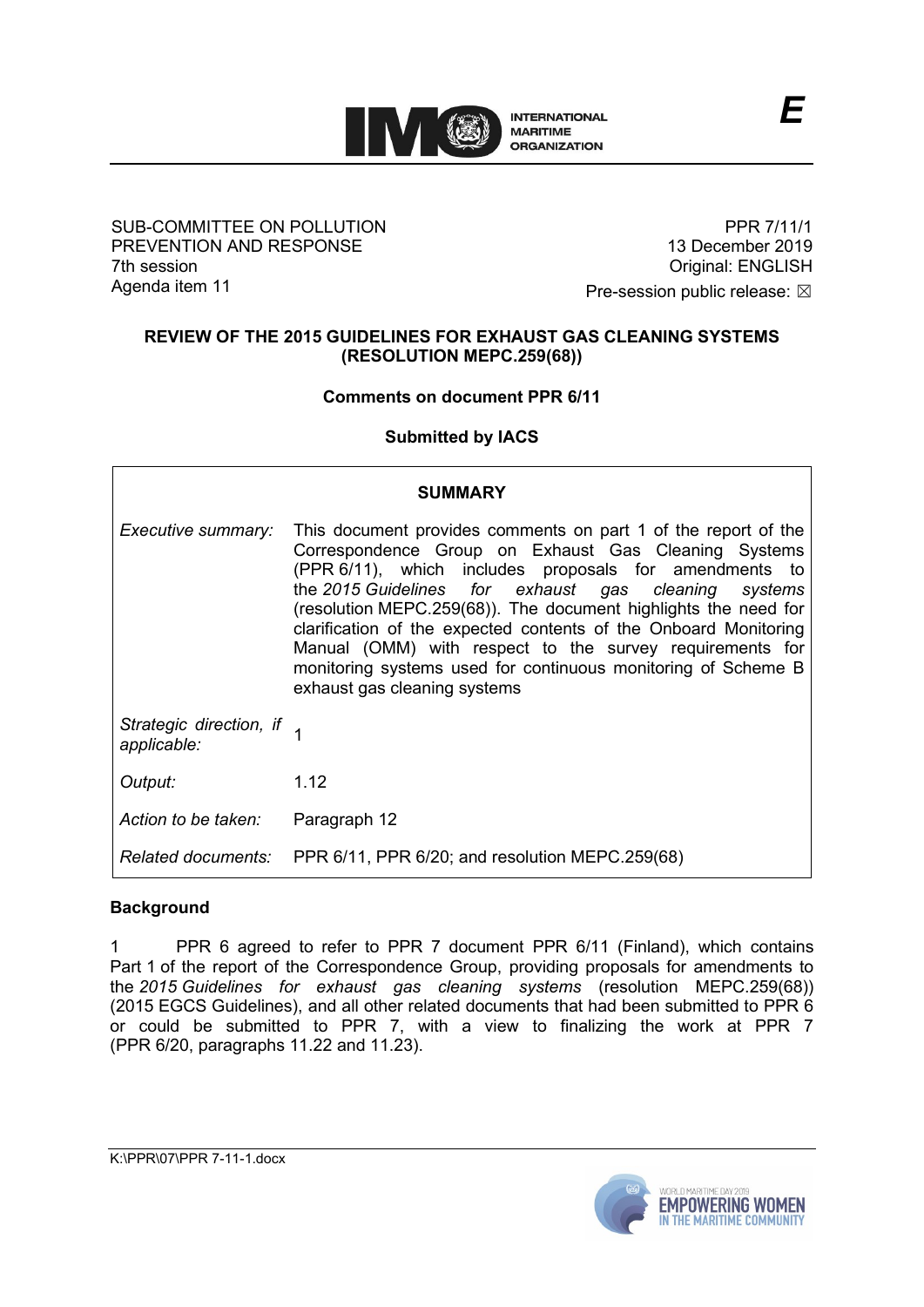2 Paragraph 5.3.1 of the draft amendments to the 2015 EGCS Guidelines (PPR  $6/11$ , annex 2) states that (here and throughout the document<sup>1</sup>):

"5.3.1 The EGCS's exhaust gas monitoring system of the EGC system should be subject to survey on installation and at initial, annual/intermediate and renewals surveys by the Administration in order to demonstrate that it functions as given in the OMM. The scope of the installation or initial survey should include EGCS operation, as required, in order to demonstrate the functionality of the exhaust gas monitoring system."

3 The draft amendments to paragraph 5.3.1 in the 2015 EGCS Guidelines (PPR 6/11, annex 2) retain this provision and further clarify that the purpose of the survey is to demonstrate that the monitoring system functions as given in the Onboard Monitoring Manual (OMM).

4 Paragraphs 8.3 and 8.4 of the draft amendments to the 2015 EGCS Guidelines (PPR 6/11, annex 2) address the contents of the OMM i.e.:

"8.3 The OMM should specify how the EGCS, operating parameter measurement instruments and the exhaust gas and discharge water monitoring systems are is to be surveyed in order to verify that:

- .1 the EGCS conforms to the ETM-A or ETM-B as applicable;
- .2 the operating parameter instruments installed and used on board are as approved per the OMM;
- .3 the exhaust gas and discharge water monitoring systems used on board are as approved per the OMM;
- .4 inspection, maintenance, servicing, calibration and adjustments have been undertaken as required and those actions recorded in the EGCS Record Book as required; and
- .5 the operating parameter instruments and the exhaust gas and the discharge water monitoring systems are correctly functioning.
- 8.4 The OMM should be approved by the Administration."

5 Paragraph 4.3.6 of the 2015 EGCS Guidelines, which remains unchanged in the draft amendments in annex 2 to document PPR 6/11, provides information on the load point test conditions for emissions testing for a 'Scheme A' EGCS.

## **Discussion**

6 IACS notes that the draft amendments to paragraph 5.3.1 of the 2015 EGCS Guidelines clarify that installation or initial survey should include EGCS operation. This is not required for subsequent surveys, required by regulation 5 of MARPOL Annex VI, of monitoring systems provided for continuous monitoring of a Scheme B EGCS.

<sup>1</sup> Tracked changes are indicated using "strikeout" for deleted text and "grey shading" to highlight all modifications and new insertions, including deleted text.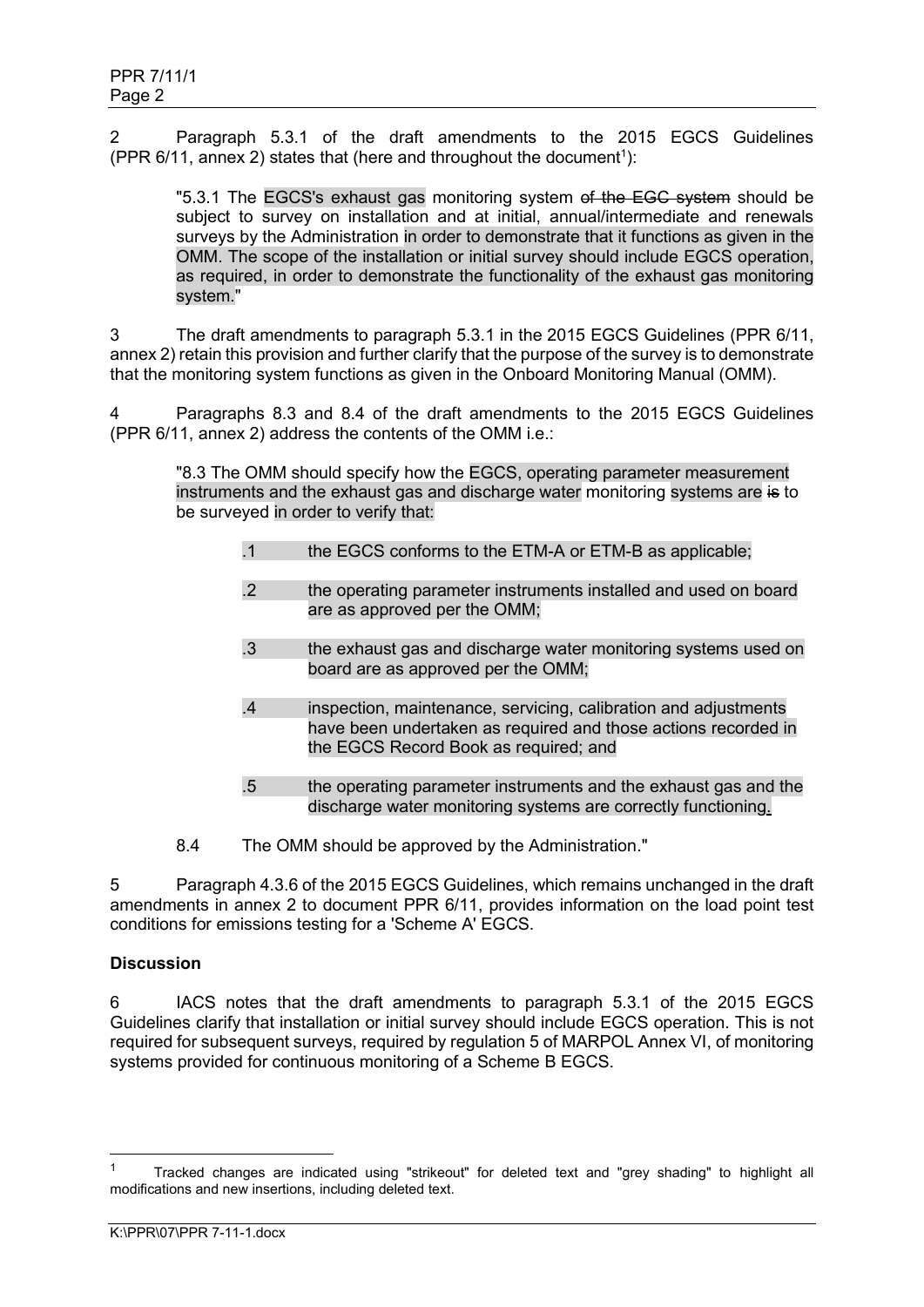7 Whilst the draft amendments state that the installation or initial survey should include EGCS operation, with a view to demonstrating the performance of the continuous monitoring system, there is some remaining ambiguity as to what "include EGCS operation" means. In particular, IACS considers clarity is needed regarding the operational condition(s) of the EGCS during installation or initial survey, which demonstrate the operational behaviour or functionality of the monitoring system when EGCS operation is necessary to achieve the verification outcomes required in the draft amendments to paragraph 8.3 of the 2015 EGCS Guidelines.

8 Whilst EGCS installations vary to the extent that a prescribed operational condition would be impractical and inappropriate, manufacturers should provide a description of the operational condition(s), which would demonstrate the operational behaviour and functionality of the monitoring system when the operation of the EGCS is required for the purposes of installation or initial survey. This description may be used for simple installations and may be taken into account when installations are more complex. This is necessary to support the survey and certification provisions of monitoring systems installed for continuous monitoring of a Scheme B EGCS.

9 IACS notes that the draft amendments to paragraph 8.3 of the 2015 EGCS Guidelines (PPR 6/11, annex 2) includes new information on the expected verification outcomes from surveys (paragraphs 8.3.1 to 8.3.5 of annex 2 to document PPR 6/11). However, the amendments do not address the issue discussed in paragraphs 7 and 8 above.

## **Proposal**

10 Based on the foregoing, IACS proposes that the Sub-Committee considers agreeing, or otherwise, that it is necessary to further clarify the draft amendments to paragraph 5.3.1 of the 2015 EGCS Guidelines and the meaning of the phrase "include EGCS operation".

11 If the Sub-Committee so agrees, IACS proposes that this is addressed by stating that manufacturers should describe the operational condition(s), which should be used or taken into account during installation or initial surveys, to demonstrate the functionality of the monitoring system, if operation of the EGCS is required. To give effect to this proposal, two new paragraphs are suggested to be inserted after paragraph 8.3 in section 8 (Onboard Monitoring Manual (OMM)) of the draft amendments to the 2015 EGCS Guidelines (PPR 6/11, annex 2) as follows:

"8.3bis Where operation of the EGCS is required to demonstrate the functionality of the monitoring system during installation or initial surveys, the OMM should describe the operational condition(s) which demonstrate the operational behaviour of the monitoring system and which should be used when surveying in accordance with paragraph 5.3.1. The description of condition(s) should include:

- .1 the range of fuel oil combustion unit load points;
- .2 the minimum operating time at a given load point;
- .3 the range of mass flow rates of exhaust gas; and
- .4 the range of sulphur contents of the fuel oil, including fuel oil with a sulphur content equal to the maximum that the EGCS is designed for "